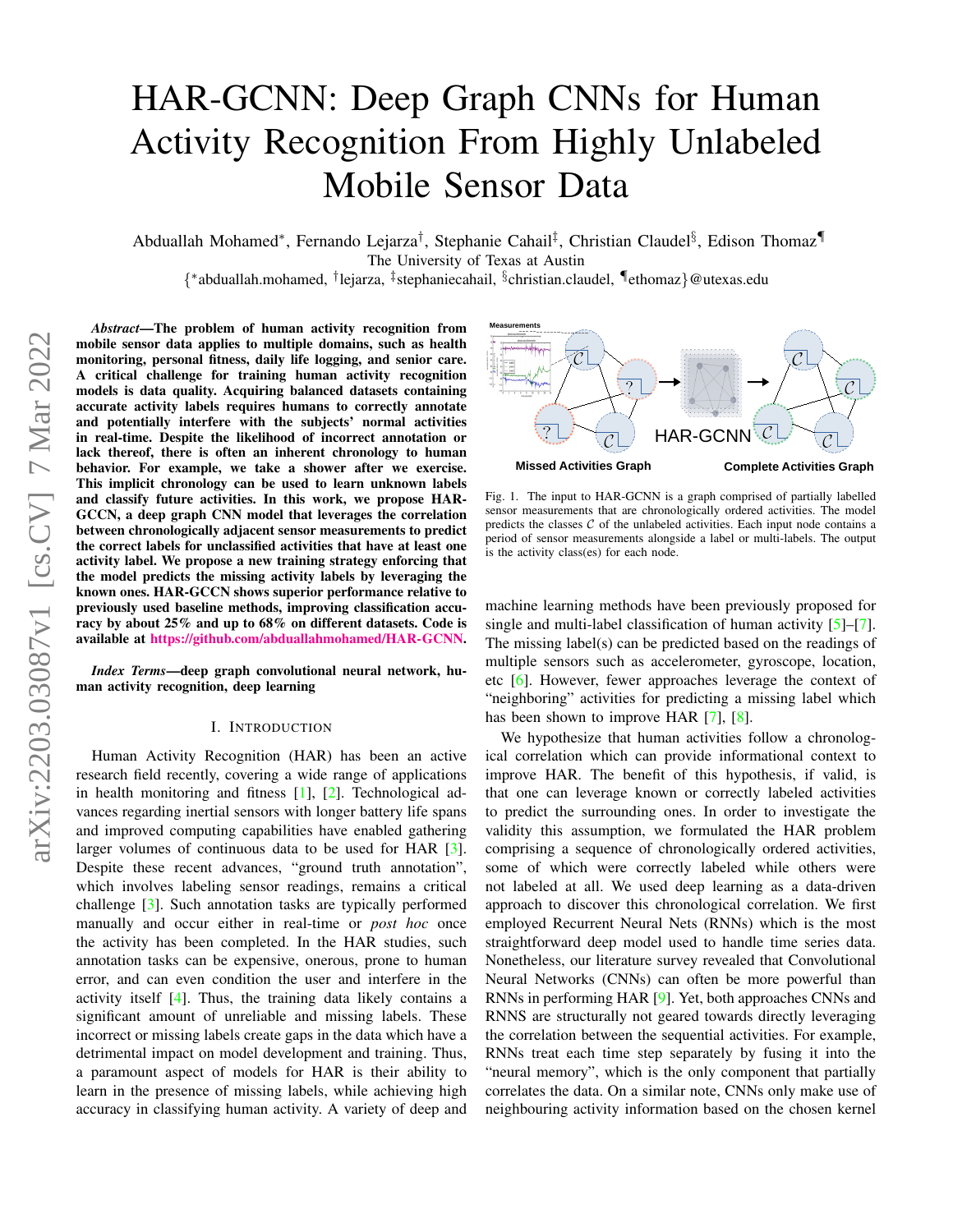<span id="page-1-0"></span>size. Based on the shortcomings of these architectures, we posited that graph-based structures more adequately capture the aforementioned features of the problem at hand. Graph representations in HAR allow for modeling each activity as a node, and the graph edges can directly model the relationship between these activities. A suitable tool for learning such graphs is deep Graph CNNs (GCNNs) [\[10\]](#page-5-9). GCNNs behave as CNNs but weight the nodes based on the value of the edges to exploit the correlation between sequential activities.

In this work we show that the chronological correlation indeed exists by experimenting with two commonly employed HAR datasets. One was collected in the wild, while the other was collected in a scripted manner. Our results show that the proposed models benefit from this correlation and use it to predict the neighbouring missing activities, improving performance relative to RNNs and CNNs benchmarks. In the following sections, we discuss prior works, as well as the datasets utilized for training and validation. We provide details of our formulation including the graph structure used to model human activities. Then, we introduce our proposed HAR-GCNN, highlighting details of its architecture and implementation, and define the comparison baselines used to benchmark our approach. In the experiments section, we evaluate our model's performance relative to other deep neural network architectures employing widely used HAR datasets.

## II. RELATED WORK

A large number of traditional supervised machine learning techniques have been developed in the literature for HAR from mobile sensor data. Such models include, for example, logistic regression, k-nearest neighbors, decision trees, and multi-layer perceptrons (MLP) [\[5\]](#page-5-4), [\[11\]](#page-5-10), [\[12\]](#page-5-11). These models typically exhibit good performance when trained on controlled datasets that are fully and accurately labeled, which may not be the case for in-the-wild environments [\[13\]](#page-5-12). Furthermore, these models often require substantial feature extraction which can be timeconsuming and rely heavily on domain knowledge [\[6\]](#page-5-6).

Addressing these shortcomings, a variety of prior works have explored unsupervised and semi-supervised learning techniques on human activity data. For example, [\[14\]](#page-5-13) developed a network of convolutional autoencoders on an unlabeled dataset to extract useful features, which were then used to complement their supervised learning mechanism. [\[14\]](#page-5-13) proposed Deep Auto-Set, a deep learning classification model trained on raw multi-modal sensory segments. Furthermore, [\[2\]](#page-5-1) implemented semi-supervised, active learning techniques operated both online and offline. [\[2\]](#page-5-1) demonstrated superior performance relative to fully supervised approaches on HAR datasets where ground truth labels are scarce. More specifically, [\[2\]](#page-5-1) evaluated the performance of different pool-based and stream-based active learning frameworks on various datasets relevant to human activity  $\begin{bmatrix} 15 \end{bmatrix}$  and contrasted classification accuracy against classical machine learning approaches.

Besides these models, a great number of deep learning frameworks have been proposed for HAR [\[6\]](#page-5-6). For example, different CNN architectures [\[16\]](#page-5-15)–[\[18\]](#page-5-16) resulted in significantly higher accuracy than prior machine learning techniques applied on HAR. Further, [\[19\]](#page-5-17) explored normalization and sensor data fusion using CNNs and demonstrated that these techniques can further improve the performance of deep learning models. [\[7\]](#page-5-5) investigated deep convolutional recurrent models including deep feed-forward neural networks (DNN), CNNs, and different variants of Long Short-Term Memory (LSTM) cells. Their results show that recurrent networks significantly outperform convolutional networks on activities that are short in duration but follow a natural chronology. Such performance gains are likely because recurrent models can contextualize to improve recognition. [\[20\]](#page-5-18) reported improved HAR using ensembles of deep LSTM learners relative to previously reported recurrent neural networks. [\[21\]](#page-5-19) developed a deep RNN performing extensive hyper-parameters optimization and showed superior performance compared to other traditional machine learning models.

Several variants of graph-based models have been recently proposed leveraging spatial and temporal properties in the data for collective HAR (i.e., predicting the activity of an entire group as opposed to a single subject). Numerous of these models have been reported for computer vision applications to (deeply) learn the interactions between individual participants for a given sequence of video clips and to predict the overall activity or outcome of a group of people  $[22]$ – $[26]$ . Similarly, [\[27\]](#page-5-22) proposed a context-aware, semi-supervised graph propagation algorithm with a Support Vector Machine (SVM) classifier to address individual HAR. The results in [\[27\]](#page-5-22) suggest that exploiting contextual data from neighboring activities (i.e., nodes) can result in improved performance even relative to fully supervised approaches, likely by discriminating outliers and erroneously labeled data.

GCNNs have recently gained significant popularity for various applications of semi-supervised learning [\[10\]](#page-5-9), [\[28\]](#page-5-23). GC-NNs leverage dependencies between the features and labels of nodes in a given graph resulting in improved predictive performance, particularly when a significant number of the training labels are missing. Considering these desirable characteristics, as well as the aforementioned advantages of models that can contextualize, GCNNs are an appealing modeling strategy that to the best of our knowledge has not been previously reported for HAR. In light of this, the main contributions of this work are:

- A formulation for HAR exploiting the chronological context of the activities embedded within a graph structure.
- A novel mechanism that trains HAR-GCNN to learn to predict the missing labels in the input graph with high accuracy.
- Extensive computational experiments evaluating the effect of the percentage of missing labels, as well as the effect of the number of activities on the prediction accuracy. Experiments performed on Extra-Sensory [\[15\]](#page-5-14) and PAMAP [\[29\]](#page-5-24) datasets, which are among the most commonly used in the HAR literature.
- Benchmarks of our proposed approach against previously reported deep architectures including CNN and LSTM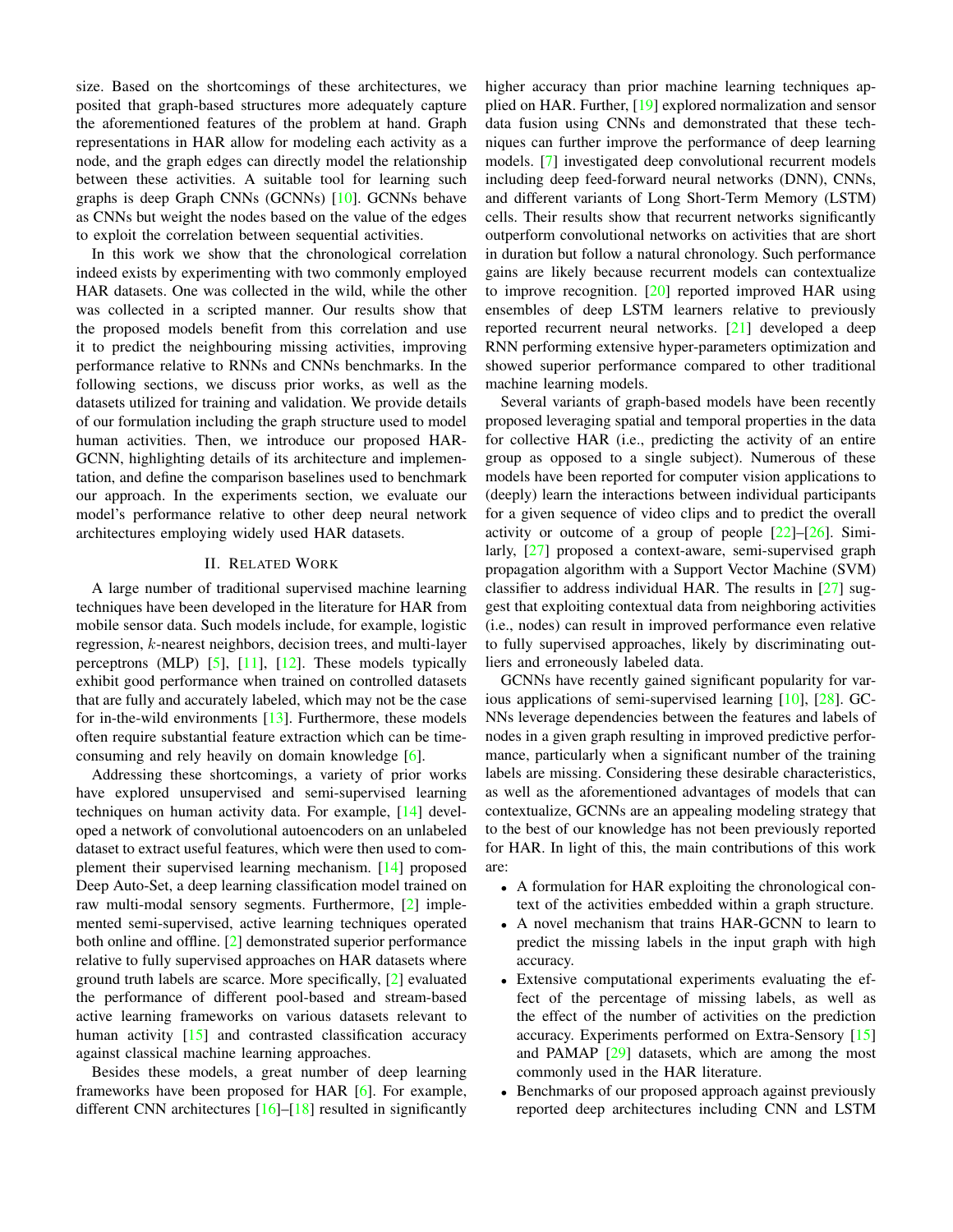<span id="page-2-1"></span>models.

#### III. PROBLEM FORMULATION & DATASETS

Given a set of time series sensory measurements  $\mathcal{F} = \{f_t | t \in T\}$  sampled over a window of time steps  $T$ , it is of interest to learn the classes of activities  $C = \{c_t | t \in T\}$  associated with each of such measurements. The measurements are collected from a variety of sensors such as accelerometers, gyrometers, etc. Each interval of measurements is associated with multiple labels corresponding to different activities (i.e., multi-label classification). Our problem formulation uses a set of prior and posterior measurements with known activities to predict the multi-label or single label classes of those unknown activities. In other words, using  $(f_{t-m}, c_{t-m}), ..., (f_{t-1}, c_{t-1}), (f_{t+1}, c_{t+1}), ..., (f_{t+m}, c_{t+m})$ and  $f_t$  to predict  $c_t$ , where m is the number of neighbour activities to be used. In this way, we consider a sequence of activities represented by sensor measurements over a time horizon including the associated labels, whether they are known or not, and predict the class of the unknown labels exploiting the observed sequential order. One important remark is that the datasets under consideration are recorded *in-the-wild*. That is, an in-the-wild dataset contains sensor readings from the users who were not previously instructed to perform a given set of activities (which is typically the case in more controlled environments). In-the-wild settings in turn reduce the bias within the collected data and results in a more natural chronology of activities from which our proposed model can learn. The Extra-Sensory [\[15\]](#page-5-14) dataset is an example of such in-the-wild measurements. The dataset contains over 300,000 minutes of labeled sensor recordings from smartphones and smartwatches worn by a total of 60 study participants. The behavioural activities in this dataset can be categorized by 51 non-exclusive labels such as sitting, sleeping, strolling, cooking, etc. For this type of the data the HAR task at hand is a *mutli-label classification problem*. Further, the dataset contains 224 different raw features obtained from mobile sensor readings recorded over 20 seconds window every one minute. To further validate the advantages of the framework proposed herein, we also conduct experiments using the PAMAP dataset [\[29\]](#page-5-24). The PAMAP dataset while collected in a more controlled environment provides a useful instance to validate our framework, particularly when labels are artificially hidden during training. The PAMAP dataset consists of data from 9 subjects, wearing 3 inertial measurement units and a heart rate monitor and performing 12 exclusive activities (i.e., the HAR task is a single-label classification problem) with 52 raw features per instance. The PAMAP dataset is being used herein as an example of a scripted dataset, which likely means that the chronological order of the recorded activities indeed contains some amount of bias and which we further emphasize in the numerical experiments section. Training/ Testing details: Both datasets were split into training and test sets with a ratio of 2:1. The sequence of the recorded

activities was kept and no randomization was used, which is crucial for learning from the natural sequential order of activities. The Extra-Sensory dataset serves to show that the activities can be predicted with higher accuracy by exploiting such implicit order. Conversely, the PAMAP dataset is employed to show that if the sequence of activities is scripted *a priori*, HAR-GCNN results in almost perfect classification performance as it can quickly learn the underlying script. We note that no test data was used to train the proposed model, and the data sets were kept separate to prevent any data leaking.

# IV. HAR-GCNN METHOD DESCRIPTION



<span id="page-2-0"></span>Fig. 2. HAR-GCNN model description. The CNN is just a single layer convolution with an activation function.

Constructing the activity graph: We model the set of activities as a graph, which is defined as  $\mathcal{G} = (\mathcal{V}, \mathcal{E})$  where  $V = \{v|v \in V\}$  is a set of vertices. Each vertex  $v = [f_t, c_t]$ contains both measurements over a time window and the associated multi-label class, with the exception of the nodes whose activity label is missing and we thus want to predict, for which  $c$  is set to zero. The graph edges are fully connected,  $\mathcal{E} = \{e_{ij} | e \in \mathcal{E}; i, j \in |V| \}$ , where  $\mathcal{E}$  is the set of all the graph edges. The weight of these edges is set to one, so that predicting the activity of all nodes is equally important. Our proposed model allows using any number of nodes during training. For example, the graph can consist of three nodes with one of them missing its label. In the experiments section we study the effect of the number of input labelled neighbour nodes on predicting a missing activity class. Further, we note that framework allows for predicting more than one missing label, which we explore in our numerical experiments.

Model Description: First, the GCNN layer takes as input the aforementioned activity graph  $G$ . The GCNN model has a layer-wise structure defined as  $GCNN(V^{(l)}, A)$  =  $\sigma(A_{\text{norm}}V^{(l)}W^{(l)})$  Where A is the adjacency matrix that defines the edges of the activity graph and  $\sigma(\cdot)$  denotes an activation function. The GCNN operates as an ordinary CNN except that it weights the kernel by the value of the normalized adjacency matrix  $A_{\text{norm}}$  defined as:

$$
A_{\text{norm}} = I - \hat{D}^{-\frac{1}{2}} (A + I) \hat{D}^{-\frac{1}{2}}
$$

where  $\hat{D}$  is the degree node matrix of  $A + I$ , and I is the identity matrix. This normalization approach was introduced by [\[9\]](#page-5-8). More in-depth information about graph CNNs can be found in [\[10\]](#page-5-9). The output of the GCNN is a graph embedding that represents the whole information of the sensor measurements and their corresponding known labels.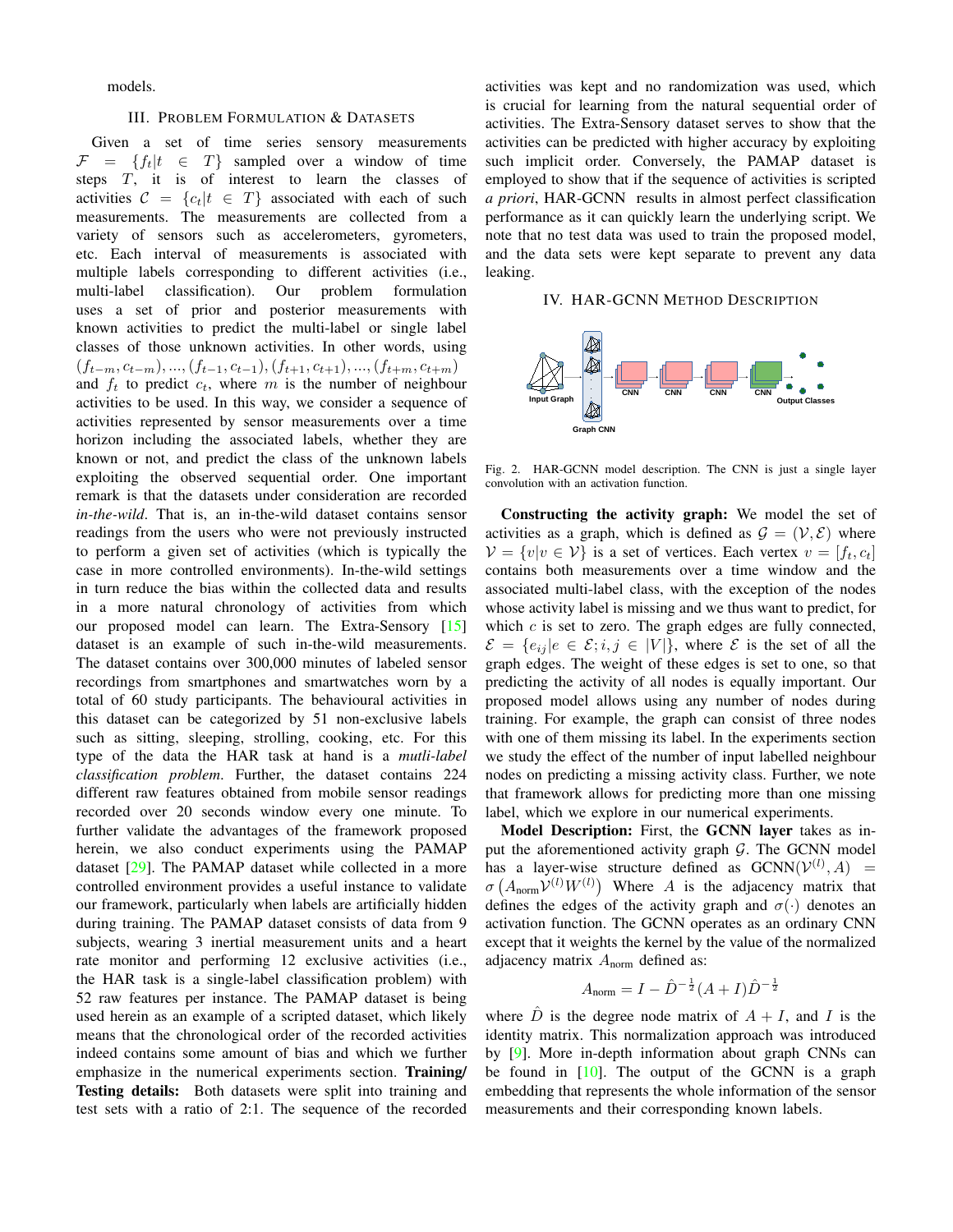<span id="page-3-3"></span>The second step in HAR-GCNN is the CNN output layers, for which we use a sequence of CNNs (single layer convolutions with an activation function). This architecture was chosen mainly because performance can deteriorate when the depth of the GCNNS increases [\[30\]](#page-5-25). That is, it would be inefficient to use a sequence of graph CNNs to predict each activity label. The output of these CNN layers is directly regressed against the proper loss function (Binary Cross Entropy or Cross-Entropy) to predict the labels  $C$ . Figure [2](#page-2-0) describes the distinct steps included in our architecture.

Implementation<sup>[1](#page-3-0)</sup> Details: We employ the same GCNN implementation as the one in the pioneering work of  $[10]$ . The chosen implementation is easier to interpret and deploy, relative to similar architectures available in PyTorch. The model consists of a single GCNN layer that outputs a graph embedding. Then, three CNN layers are used to process the embedding and a final CNN layer is included with a sigmoid (softmax for PAMAP) activation function. We used PReLU [\[31\]](#page-5-26) activation functions for intermediate layers. The total model parameters size is  $\sim 15k$  for the Extra-Sensory dataset and  $\sim 5k$  for the PAMAP dataset.

#### V. BASELINE METHODS

In order to benchmark the performance of our approach, we compared it to the aforementioned, more commonly encountered deep architectures. Mainly, we contrast HAR-GCNN to CNNs  $[16]$ – $[18]$  and LSTMs  $[7]$ ,  $[32]$  that were previously used for HAR. CNN baseline The CNN baseline, shown in Figure [3,](#page-3-1) is a sequence of five CNN layers that have the same depth as HAR-GCNN model. The reason for choosing this architecture is that  $V$  represents a set of an arbitrary number of activities, and a CNN can learn a kernel that is agnostic to the width and height of the input. The total parameters size is also ∼15k for the Extra-Sensory and ∼5k for the PAMAP datasets, thus allowing for a fair comparison with HAR-GCNN. The input to this base model is the  $V$  itself, which can be interpreted as an image of width equal to the sensor readings, and of height equal to the number of nodes or activities in the graph. All layers used PReLU [\[31\]](#page-5-26) activation function except the last layer with a sigmoid (softmax for PAMAP) function. The intermediate three layers use a residual connection to improve performance during training. LSTM **baseline** The inputs to the LSTM, shown in Figure [3,](#page-3-1) are the graph nodes treated as a sequence of time steps. The model parameter size is also  $\sim$ 15k and  $\sim$ 5k for both Extra-Sensory and PAMAP respectively, same as HAR-GCNN model and CNN base model. The 1D-CNN layers use PReLU activation function except for the last layer which uses a sigmoid (softmax for PAMAP) activation function.

# VI. TRAINING MECHANISM

<span id="page-3-2"></span>Besides keeping the number of parameters consistent across models, we trained all models using the same settings. We used Binary Cross Entropy (BCE) as the loss function in the mutlilabel case of the Extra-Sensory dataset, which defined as:

<span id="page-3-0"></span><sup>1</sup>Code: https://github.com/abduallahmohamed/HAR-GCNN.git



<span id="page-3-1"></span>Fig. 3. CNN and LSTM baselines. Both baselines share the same depth and the same number of parameters as in our model.  $K$  is the kernel size,  $P$  is the padding size and  $F$  is the features. The output layer changes its features based on the number of predicted classes. All CNNs are single layer convolution followed by an activation function.

BCE  $\text{loss}_i = -[\text{class}_i \cdot \log x_i + (1 - \text{class}_i) \cdot \log(1 - x_i)]$ For the single-label PAMAP dataset we used the Crossy-Entropy(CE) loss, which is defined as: CE  $loss(x, class)$  =  $-\log$  $\frac{\exp(x[class])}{\sum_i \exp(x[j])}$  $\sum_{j} \exp(x[j])$ where  $j$  is the class number and  $x$  is the predicted class. We artificially imposed missing labels in both datasets to simulate the case of missing labels. Our training framework randomly hides a percentage of the known activity labels  $C$  within the input graph  $G$ , which serve as the missing labels we want to predict. Moreover to make the model generalize better, we add random noise (Gaussian with 0 mean and 1 standard deviation) to disturb the measurements vector  $F$ , which helps generalize the performance of HAR-GCNN for unseen data while also accounting for possible measurement errors in the raw sensor data. In all of our experiments, we used a 50% probability for either hiding a label or adding noise to the measurements. Further, we restricted the percentage of hidden nodes to be no greater than 66%, so that we are guaranteed that at least 33% of the nodes have their original labels. The disturbed data were generated once and were used in all of our experiments across different models for consistency. All of our results are reported on the withheld test set. We report the mean of three repetitions of our experiments, which were conducted with a controlled random seed to ensure consistent settings. Figure [4](#page-4-0) shows the data-flow and the dimension of the data alongside the training mechanism.

#### VII. EXPERIMENTS & DISCUSSION

We considered two settings for the amount of missing class labels  $C: 33\%$  and  $66\%$  in the input graph  $G$ . For example, the case of 66% missing labels corresponds to  $\frac{2}{3}$  of the measurements  $\mathcal F$  being known but without labels  $\mathcal C$ , which we seek to predict. This method evaluates the model's ability to generalize to unseen instances because the models were trained under different settings as described in Section [VI.](#page-3-2)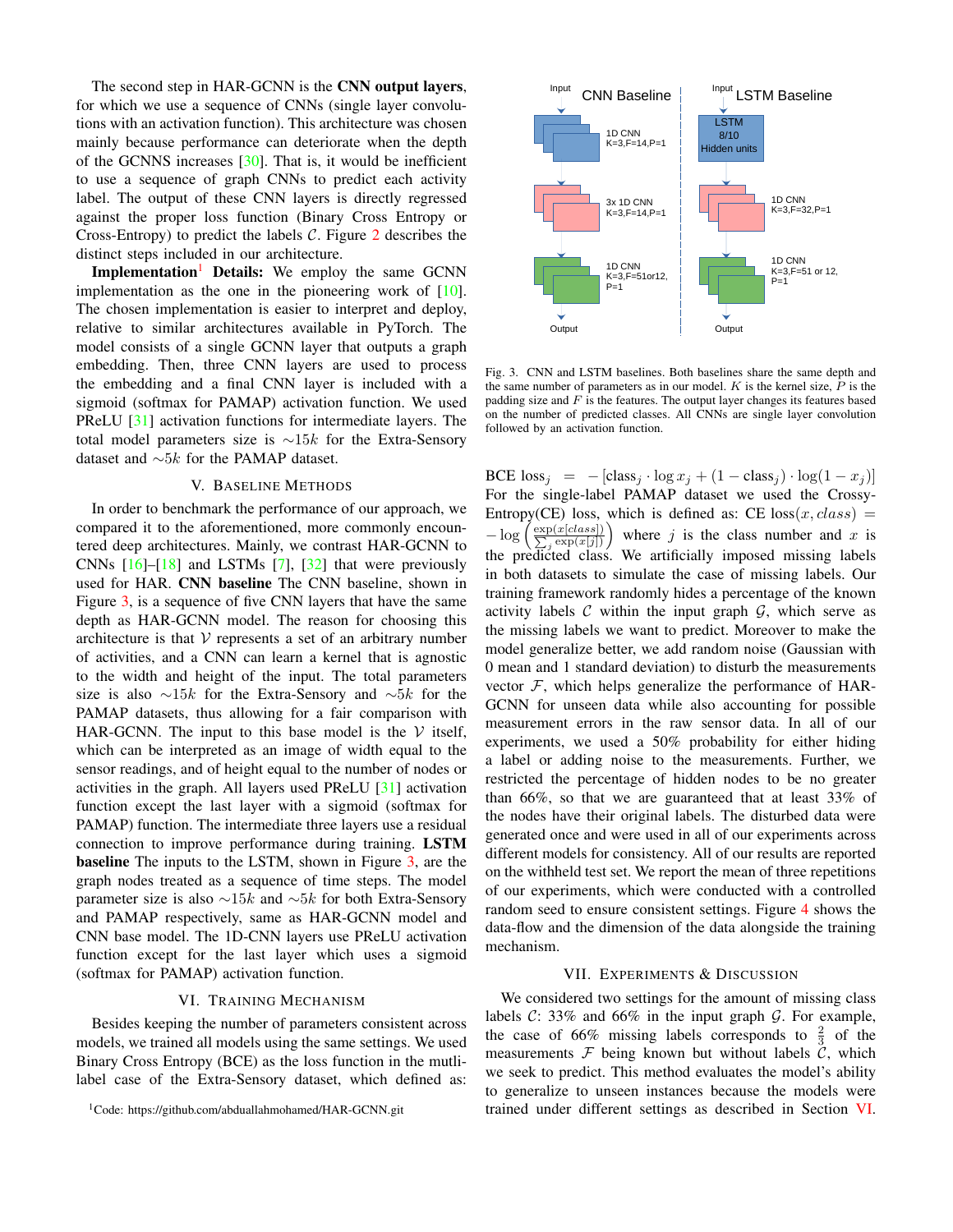<span id="page-4-2"></span>

<span id="page-4-0"></span>Fig. 4. HAR-GCNN data flow diagram for model training as described in [VI.](#page-3-2) F represents the sensor measurements with dimension  $F = 224, 52$  for the Extra-Sensory dataset and PAMAP dataset, respectively.  $\overline{C}$  is the set of multi-label activity classes with dimensions  $C = 51, 12$  for the Extra-Sensory dataset and PAMAP dataset, respectively. T is the number of time steps. A stands for adjacency matrix,  $\mathcal V$  stands for the graph vertices.

TABLE I

<span id="page-4-1"></span>F-1 SCORE OVER ACCURACY OF HAR-GCNN VERSUS BASELINE MODELS (THE HIGHER THE BETTER). THE EXTRA-SENSORY RESULTS ARE  $F_{1 \text{ MacRO}}/$  $Acc<sub>mean</sub>$ , and PAMAP results are  $F_1/$ Acc. 3, 5, 10 and 25 chronologically ordered activities were used over a range of missing LABELS ON ACCURACY OVER F-1 SCORE. THE AVERAGE OF THREE RUNS IS REPORTED, AND BOLDED NUMBERS SHOW THE BEST.

| # of Activities | % missing labels | <b>Extra-Sensory Dataset</b> |               |               | <b>PAMAP</b> Dataset |               |                            |
|-----------------|------------------|------------------------------|---------------|---------------|----------------------|---------------|----------------------------|
|                 |                  | <b>HAR-GCNN</b>              | <b>CNN</b>    | LSTM          | <b>HAR-GCNN</b>      | <b>CNN</b>    | LSTM                       |
|                 | 33%              | 0.781 / 99.52                | 0.621 / 99.23 | 0.464 / 98.43 | 0.999 / 99.92        | 0.975/97.52   | $\overline{0.973}$ / 97.26 |
|                 | 66%              | 0.792 / 99.52                | 0.531 / 98.69 | 0.377 / 97.95 | 0.999 / 99.94        | 0.902 / 90.22 | 0.903 / 90.26              |
|                 | 33%              | 0.814 / 99.41                | 0.715/99.41   | 0.504 / 98.67 | 0.998 / 99.76        | 1.000 / 99.96 | 0.990 / 99.05              |
|                 | 66%              | 0.880 / 99.58                | 0.659/99.25   | 0.459 / 98.37 | 1.000 / 99.98        | 0.996 / 99.57 | 0.950 / 95.05              |
|                 | 33%              | 0.813 / 99.14                | 0.744/99.46   | 0.522/98.64   | 0.999 / 99.91        | 0.998 / 99.81 | 0.997 / 99.65              |
| 10              | 66%              | 0.868 / 99.52                | 0.691 / 99.28 | 0.483 / 98.37 | 1.000 / 99.98        | 0.997 / 99.75 | 0.969 / 96.87              |
|                 | 30%              | 0.748 / 98.76                | 0.784 / 99.50 | 0.532 / 98.73 | 0.998 / 99.79        | 1.000 / 99.99 | 0.998 / 99.75              |
| 25              | 66%              | 0.838 / 99.41                | 0.724/99.23   | 0.494 / 98.46 | 1.000 / 99.99        | 0.997 / 99.68 | 0.981 / 98.10              |

For the Extra-Sensory dataset, we used the macro  $F_1$  score which is defined as:  $F_1$  macro  $=$   $\frac{1}{N} \sum_{n \in N} F_1^n$  where N is the total number of classes. The mean accuracy is defined as: Acc<sub>mean</sub> =  $\frac{1}{N} \sum_{n \in N}$  Acc<sub>n</sub>. For the PAMAP dataset we use the ordinary F1 and accuracy scores.

# *A. Performance of HAR-GCNN Against Baselines*

Table [I](#page-4-1) shows the main results comparing the performance of HAR-GCNN versus the baseline models. We explain the main results by focusing on the three activities case (i.e., first row of Table [I\)](#page-4-1) but note that the observations generalize for all other instances in Table [I.](#page-4-1) In the three activities case, 33% missing labels imply that only one out of the three activities does not have a label. An important result is that HAR-GCNN , in the case of 33% or 66% missing labels, outperforms both CNN and LSTM baselines. The performance improvement is about 25% and 68% relative to CNN and LSTM models respectively for the Extra-Sensory dataset. For the PAMAP dataset HAR-GCNN has a ∼2% higher F-1 score than both CNN and LSTM, and almost reaching the upper performance bound of 1.00. We posit that the observed performance improvements stem from the proposed graph formulation, in which the graph edges can more deeply capture the relationship between labels and their features. Therefore, if at least one activity is correctly classified, then the remaining nodes will have a higher likelihood of being correctly labeled as well. We note that the CNN baseline significantly outperforms the LSTM model across the two datasets considered. CNN-based approaches appear to be more

suitable to this type of problem, as they do not accumulate errors sequentially while classifying the measurements and have a more global view of the entire state. Unlike in recurrent nature of methods like LSTM, the error in previous predictions propagates to the future ones. These findings are in line with prior works [\[9\]](#page-5-8).

# *B. Effect of The Cardinality of The Graph Nodes*

We also explored the effect of the number of chronologically ordered activities on the classification accuracy. From Table [I](#page-4-1) it is noticeable that the results discussed in the previous section are consistent for an increasing number of activities in the input graph. From the results obtained using the Extra-Sensory dataset, the performance of all base models improves as more graph nodes are considered. The performance of HAR-GCNN is still consistently better than the base models and does not improve substantially when the number of activities is increased from 5 to 25. These results imply that HAR-GCNN learns a proper representation that has a constant performance irrelevant from the number of activities. The results obtained using the PAMAP dataset in Table [I](#page-4-1) show that the performance across all models (HAR-GCNN and baseline models) does not change significantly with the graph cardinality. This constant performance can be attributed to the PAMAP dataset, which was collected from users being asked to perform tasks in a prescripted manner. Models trained on this dataset might readily infer such pre-scripted sequence of activities and thus resulting in very high F-1 score and accuracy.